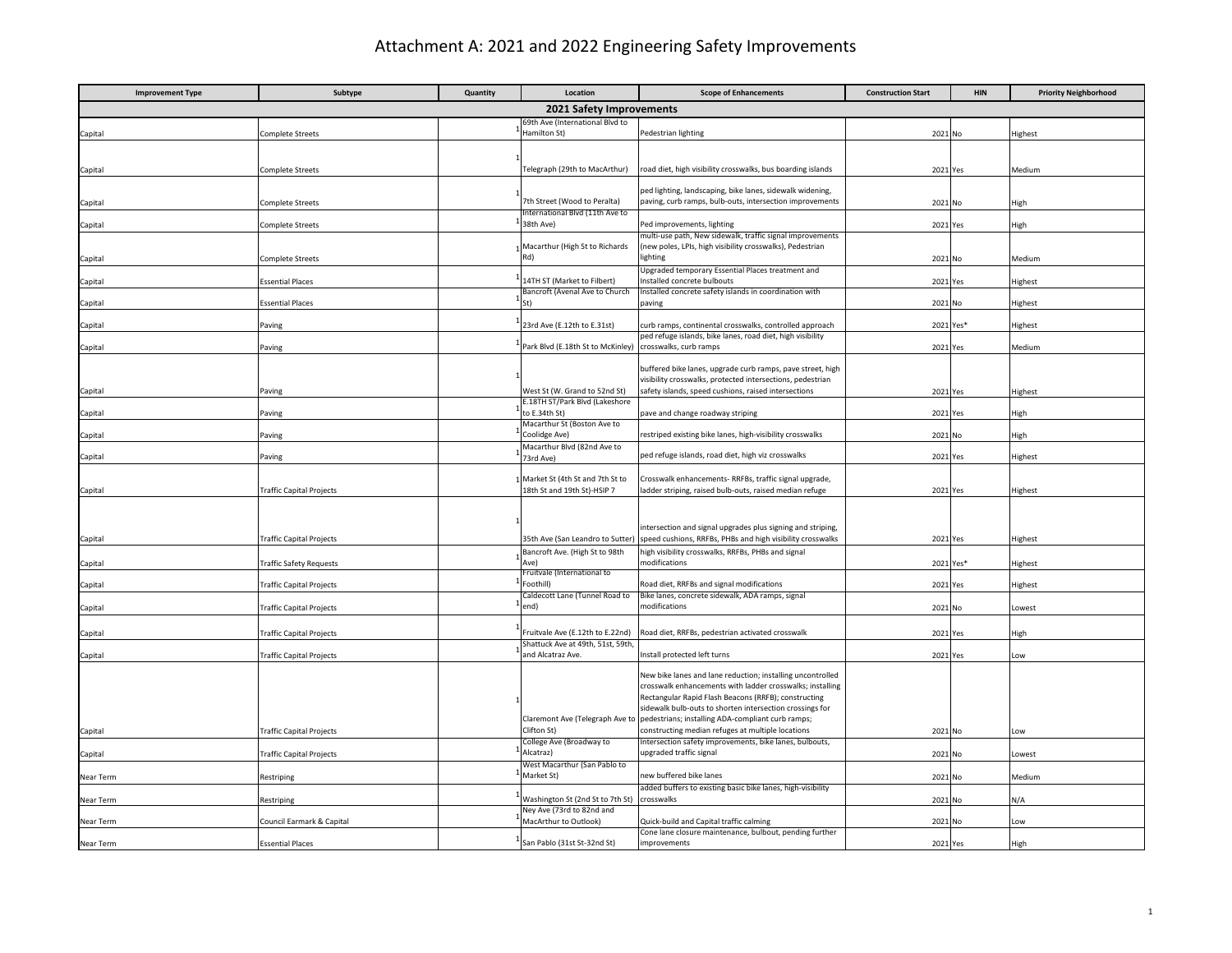## Attachment A: 2021 and 2022 Engineering Safety Improvements

| <b>Improvement Type</b> | Subtype                                                                    | Quantity | Location                                                            | <b>Scope of Enhancements</b>                                                                                       | <b>Construction Start</b> | <b>HIN</b> | <b>Priority Neighborhood</b> |
|-------------------------|----------------------------------------------------------------------------|----------|---------------------------------------------------------------------|--------------------------------------------------------------------------------------------------------------------|---------------------------|------------|------------------------------|
|                         |                                                                            |          |                                                                     |                                                                                                                    |                           |            |                              |
| Near Term               | ssential Places                                                            |          | 18th St (Adeline St to Poplar St)                                   | Hardened centerlines installed                                                                                     | 2021 Yes                  |            | lighest                      |
| Near Term               | Rapid Response                                                             |          | Bancroft Ave and 100th Ave<br>Park Blvd near E 38th                 | Pedestrian warning signage and daylighting                                                                         | 2021 Yes                  |            | Highest                      |
| Near Term               | Rapid Response                                                             |          |                                                                     | Lane drop                                                                                                          | 2021 Yes                  |            | Lowest                       |
| Near Term               | Rapid Response                                                             |          | Grand Ave and Sunnyslope Ave                                        | Paint and post high visibility pedestrian warning sign                                                             | 2021 Yes                  |            | Lowest                       |
| Near Term               | Rapid Response                                                             |          | E. 12th and 2nd Ave                                                 | Hardened centerline, "left turn yield to ped" sign                                                                 | 2021 Yes                  |            | Medium                       |
| Near Term               | School Safety                                                              |          | Markham Elementary School                                           | Traffic safety striping and signage                                                                                | 2021 Yes                  |            | Highest                      |
|                         |                                                                            |          |                                                                     | Marked/Upgraded school crosswalks at 11 intersections in                                                           |                           |            |                              |
| Near Term               | School Safety                                                              |          | 11 Safe Routes to School Crosswalks the weeks before school started |                                                                                                                    | 2021 No*                  |            | lighest*                     |
| Near Term               | Sideshow Prevention                                                        |          | MacArthur and 35th Ave                                              | Sideshow deterrance/traffic calming- hardened centerlines<br>and potentially Botts' Dots                           | 2021 Yes                  |            | High                         |
|                         |                                                                            |          |                                                                     | Sideshow deterrance/traffic calming- hardened centerlines                                                          |                           |            |                              |
| Near Term               | ideshow Prevention                                                         |          | Foothill and Fairfax                                                | and potentially Botts' Dots                                                                                        | 2021                      | Yes        | Highest                      |
|                         |                                                                            |          |                                                                     | Sideshow deterrance/traffic calming- hardened centerlines                                                          |                           |            |                              |
| Near Term               | Sideshow Prevention                                                        |          | MacArthur and High St                                               | and potentially Botts' Dots                                                                                        | 2021 Yes                  |            | Medium                       |
| Near Term               | Signal Timing                                                              |          | 36 Leading Pedestrian Intervals                                     | 36 implemented                                                                                                     |                           | 2021 Yes*  | High*                        |
| Near Term               | Speed Bumps                                                                |          | 24 Citywide                                                         | 24 Speed bumps installed                                                                                           | 2021 N/A                  |            | N/A                          |
| Near Term               | <b>Traffic Safety Requests</b>                                             |          | 132 Traffic Safety Service Requests                                 | Misc. small projects (striping, signs, painting, etc)                                                              | 2021 N/A                  |            | N/A                          |
|                         | TOTAL 2021 Improvements 238                                                |          |                                                                     |                                                                                                                    |                           |            |                              |
|                         | TOTAL number of improvements with locations mapped                         | 82       |                                                                     |                                                                                                                    |                           |            |                              |
|                         | TOTAL on HIN (of mapped improvements) 60                                   |          |                                                                     |                                                                                                                    |                           |            |                              |
|                         | Total in High and Highest Priority Communities (of mapped improvements) 68 |          |                                                                     |                                                                                                                    |                           |            |                              |
|                         |                                                                            |          | 2022 Safety Improvements                                            |                                                                                                                    |                           |            |                              |
|                         |                                                                            |          |                                                                     |                                                                                                                    |                           |            |                              |
|                         |                                                                            |          | 1 20th Street (Broadway to                                          | Class II and Class 4, Traffic Signal modifications, landscaped                                                     |                           |            |                              |
| Capital                 | Complete Streets                                                           |          | Harrison)                                                           | median, widened sidewalks, crosswalk upgrade<br>Road Diet, class 4 raised buffer bike lanes, bus transit island    | 2022 Yes                  |            | lighest                      |
|                         |                                                                            |          |                                                                     | intersection, protected bike intersections and signal                                                              |                           |            |                              |
| Capital                 | Complete Streets                                                           |          | Telegraph (20th to 42nd)                                            | upgrades plus signing and striping                                                                                 | 2022                      | Yes        | ligh                         |
|                         |                                                                            |          | 71st Ave (Snell St to Hawley St)                                    | landscaping, ped crosswalks and walkways, ped                                                                      |                           |            |                              |
| Capital                 | Complete Streets                                                           |          | <b>Coliseum Transit Village)</b>                                    | mprovements                                                                                                        | 2022 No                   |            | lighest                      |
|                         |                                                                            |          | San Leandro St (69th Ave to 75th                                    |                                                                                                                    |                           |            |                              |
| Capital                 | Complete Streets                                                           |          | Ave)<br>West Grand (Market St to Wood                               | Class II bike lanes, paving upgrades, bike lane signage<br>High visibility crosswalks, traffic signal improvement, | 2022 Yes                  |            | Highest                      |
| Capital                 | Paving                                                                     |          | St)                                                                 | adding, improving and relocating bus stops                                                                         | 2022 Yes                  |            | Highest                      |
|                         |                                                                            |          |                                                                     | Traffic signal upgrades and geometric improvements at                                                              |                           |            |                              |
|                         |                                                                            |          |                                                                     | Park Blvd/Grosvenor Pl/Alma Pl/Excelsior Ave, including                                                            |                           |            |                              |
|                         |                                                                            |          |                                                                     | closure of Excelsior Ave between Park Blvd and Kingsley                                                            |                           |            |                              |
| Capital                 | School Safety                                                              |          | Park Blvd (Excelsior intersection) Ave                              |                                                                                                                    | 2022 Yes                  |            | owest.                       |
|                         |                                                                            |          | Thornhill School (Moraga to<br>Grisborne and ped path near          | New Sidewalk, intersection improvements and pedestrian                                                             |                           |            |                              |
| Capital                 | School Safety                                                              |          | school)                                                             | nath                                                                                                               | 2022 No                   |            | owest                        |
|                         |                                                                            |          |                                                                     | Implement pedestrian safety improvements, including ADA                                                            |                           |            |                              |
|                         |                                                                            |          |                                                                     | ramps, high visibility corsswalks, RRFBs, sidewalk                                                                 |                           |            |                              |
|                         |                                                                            |          | MacArthur Blvd (69th to 96th                                        | improvements, pedestrian refuge islands. Traffic                                                                   |                           |            |                              |
| Capital                 | <b>Traffic Capital Projects</b>                                            |          | Ave)<br>Downtown Intersections (starts                              | enhancements- Striping modifications, speed cushions                                                               | 2022 Yes                  |            | Highest                      |
|                         |                                                                            |          | 13 on 7th St to 10th and Broadway                                   | Traffic signal upgrades at 13 intersections for pedestrian                                                         |                           |            |                              |
| Capital                 | <b>Traffic Capital Projects</b>                                            |          | to Harrison)                                                        | safety, curb ramp upgrades                                                                                         | 2022 Yes                  |            | Highest                      |
|                         |                                                                            |          |                                                                     |                                                                                                                    |                           |            |                              |
|                         |                                                                            |          |                                                                     | Implement pedestrian safety improvements - ADA ramps,                                                              |                           |            |                              |
|                         |                                                                            |          | Foothill Blvd (Harrington Ave to                                    | high visibility crosswalks, RRFBs, sidewalk improvements,                                                          |                           |            |                              |
| Capital                 | <b>Traffic Capital Projects</b>                                            |          | Cole St)                                                            | pedestrian refuge islands, and striping modifications.<br>ew traffic signals and curb ramps, RFBs, median          | 2022 Yes                  |            | High                         |
| Capital                 | <b>Traffic Capital Projects</b>                                            |          | High St (Freeway to Foothill)                                       | pedestrian refuge islands, mid-block concrete islands                                                              | 2022                      | Yes        | High                         |
| Near Term               | Council Earmark (FY21-23)                                                  |          | 101st and Walnut Intersection                                       | Addition of a 4-way stop sign                                                                                      | 2022                      | <b>No</b>  | Medium                       |
| Near Term               | Council Earmark (FY21-23)                                                  |          | 96th and Olive (Intersection)                                       | Addition of a 4-way stop sign                                                                                      | 2022 No                   |            | High                         |
| Near Term               | Council Earmark (FY21-23)                                                  |          | 1 E St (98th and 105th)                                             | Install 10 speed bumps                                                                                             | 2022 Yes                  |            | Highest                      |
|                         |                                                                            |          | MacArthur and Coolidge                                              |                                                                                                                    |                           |            |                              |
|                         |                                                                            |          | (Intersection) and MacArthur                                        |                                                                                                                    |                           |            |                              |
| Near Term               | Council Earmark (FY21-23)                                                  |          | and Fruitvale                                                       | Sideshow deterrance/traffic calming                                                                                | 2022 Yes                  |            | High                         |
| Near Term               | Rapid Response                                                             |          | Park Blvd near E 38th                                               | <b>Median Delineators</b>                                                                                          | 2022 No                   |            | Low                          |
| Near Term               | Rapid Response                                                             |          | Park Blvd (Dolores to Wellington) Lane drop                         |                                                                                                                    | 2022 No                   |            | Low                          |
|                         |                                                                            |          | School Zone Speed Limit                                             |                                                                                                                    |                           |            |                              |
| Near Term               | School Safety                                                              | 2C       | Reductions                                                          | 20 school zones                                                                                                    | 2022 N/A                  |            | N/A                          |